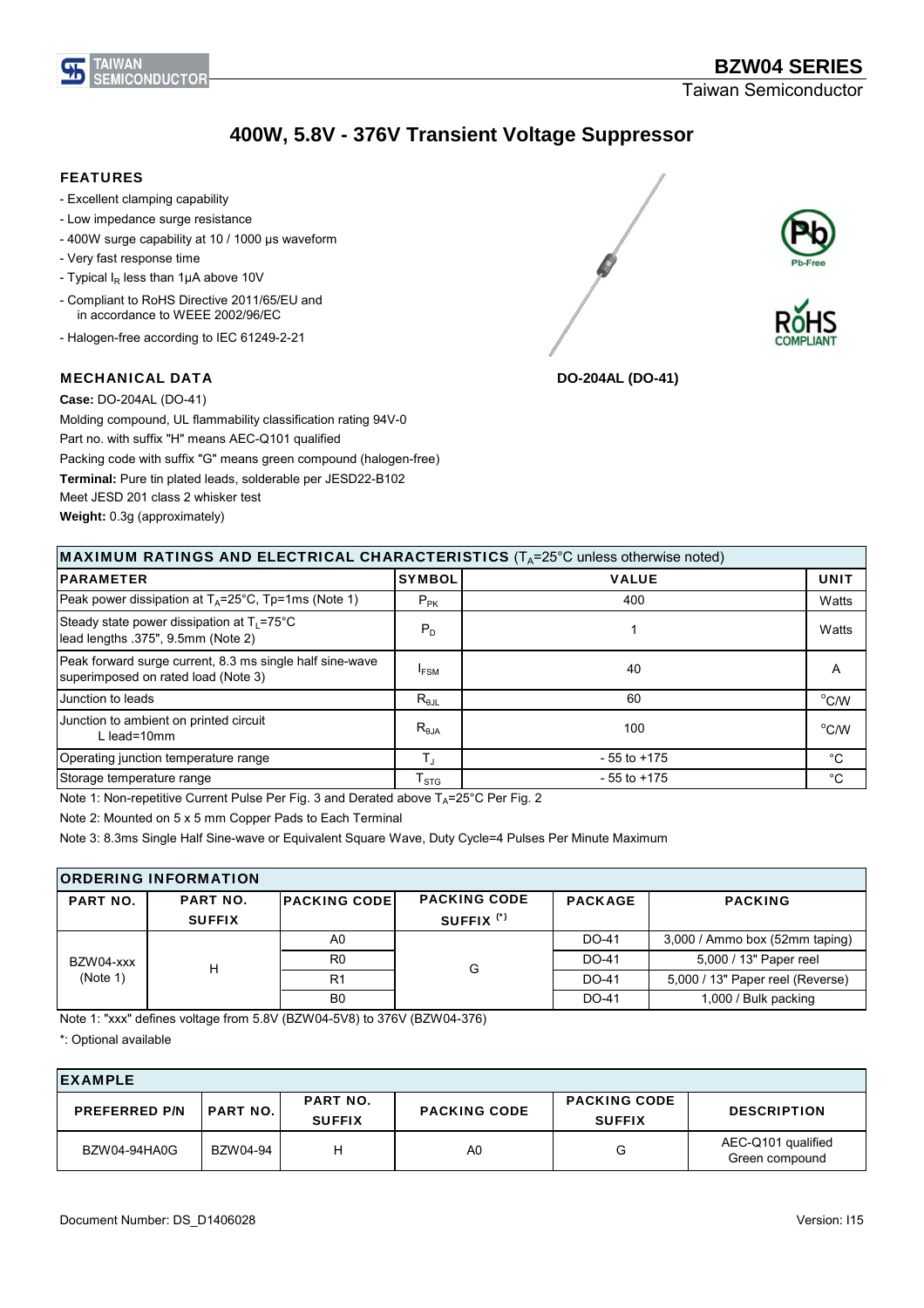

## RATINGS AND CHARACTERISTICS CURVES

 $(T_A=25^{\circ}C$  unless otherwise noted)



FIG.2 PULSE DERATING CURVE



FIG. 3 CLAMPING POWER PULSE WAVEFORM



FIG.4 STEADY STATE POWER DERATING CURVE





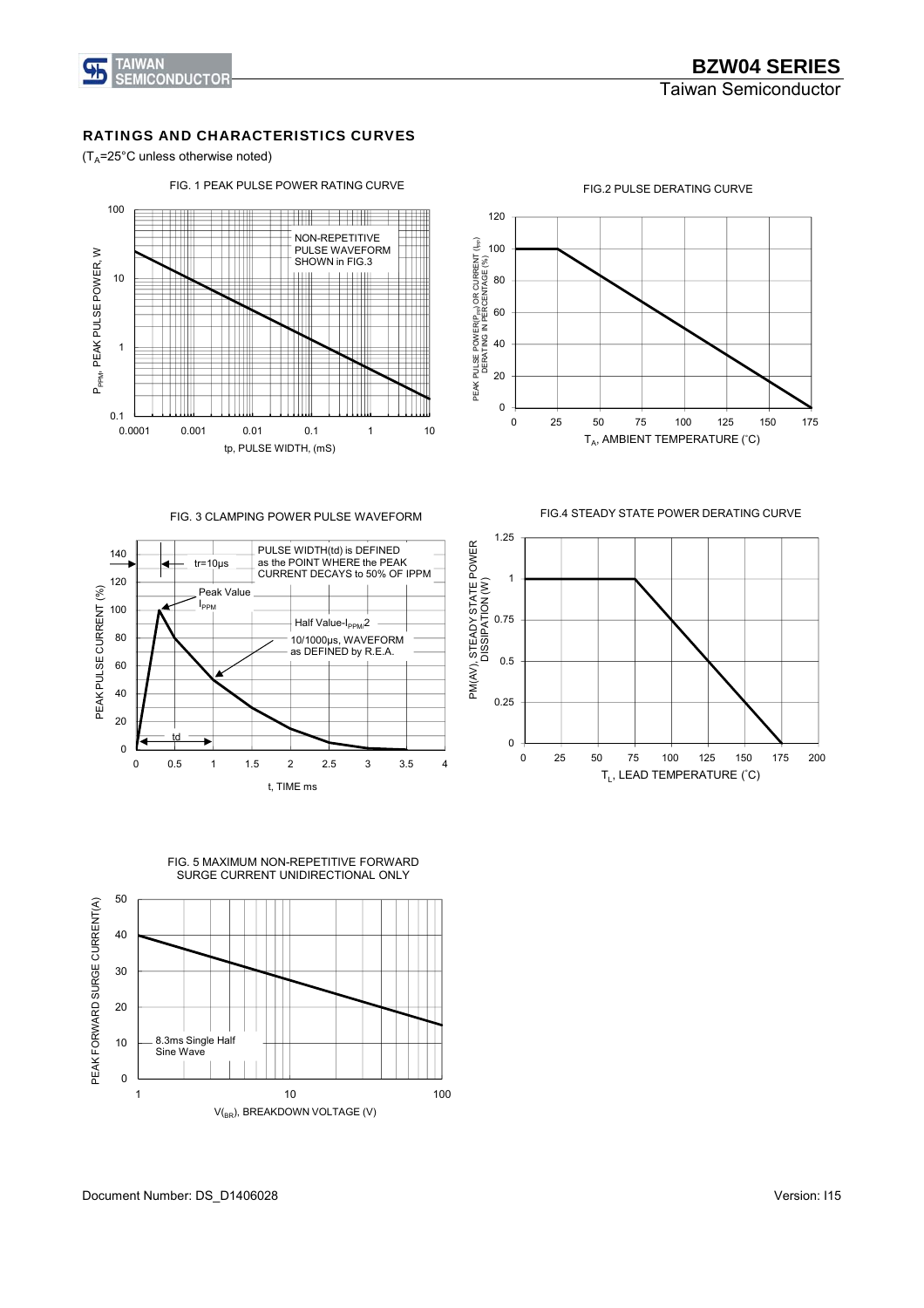

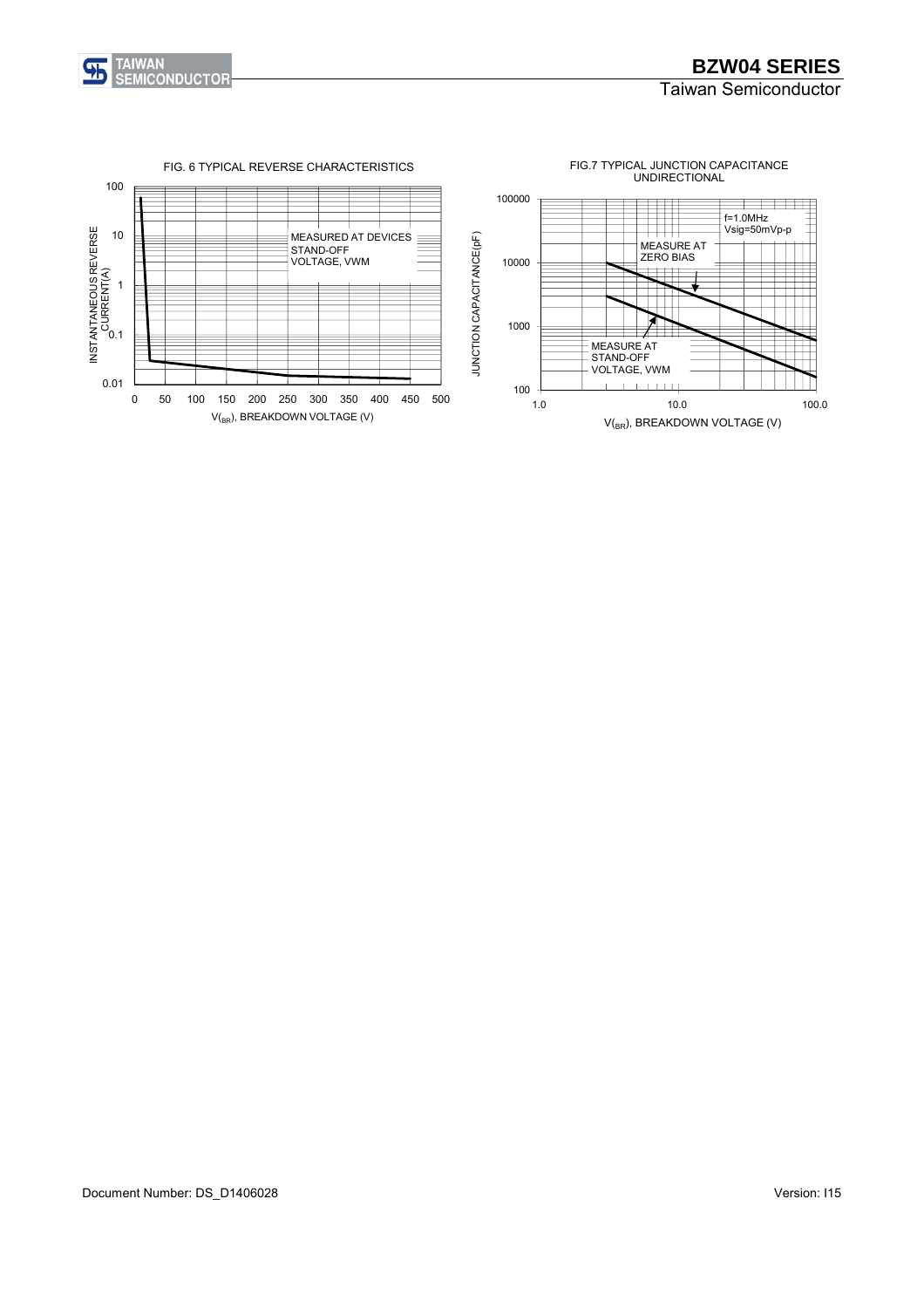

1. Pulse test: tp<50ms

2. All terms and symbols are consistent with ANSI/IEEE C62.35

3. For bipolar types having  $V_{WM}$  of 10 volts and less, the  $I_D$  limit is doubled.

## **BZW04 SERIES**

## Taiwan Semiconductor

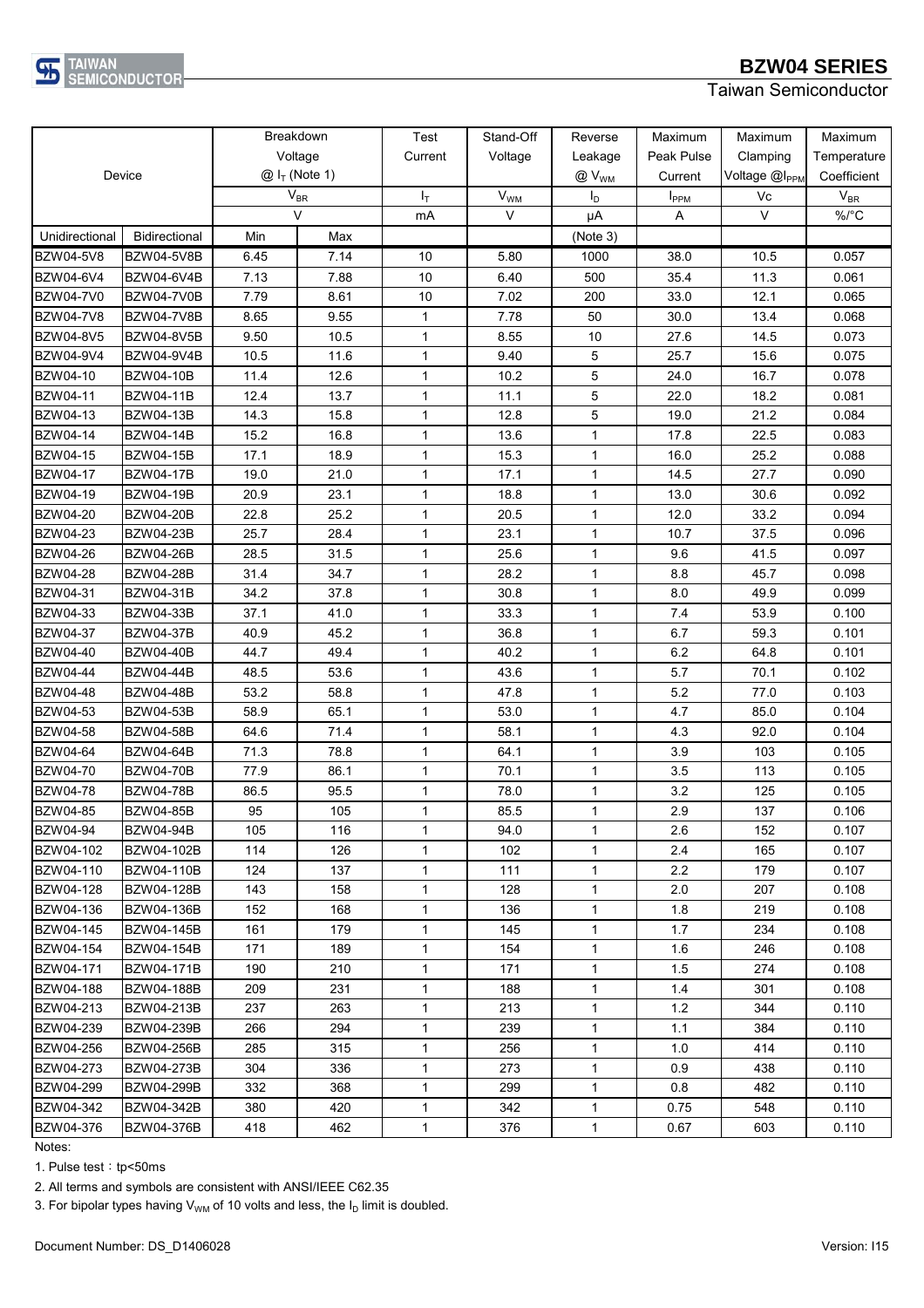

## PACKAGE OUTLINE DIMENSIONS

**DO-204AL (DO-41)**



| DIM. |       | Unit (mm) | Unit (inch) |            |  |
|------|-------|-----------|-------------|------------|--|
|      | Min   | Max       | Min         | <b>Max</b> |  |
| А    | 2.00  | 2.70      | 0.079       | 0.106      |  |
| B    | 0.71  | 0.86      | 0.028       | 0.034      |  |
| C    | 25.40 |           | 1.000       |            |  |
| D    | 4.20  | 5.20      | 0.165       | 0.205      |  |
| F    | 25.40 |           | 1.000       |            |  |

## MARKING DIAGRAM



P/N = Specific Device Code G = Green Compound YWW = Date Code F = Factory Code

Note: Cathode band for uni-directional products only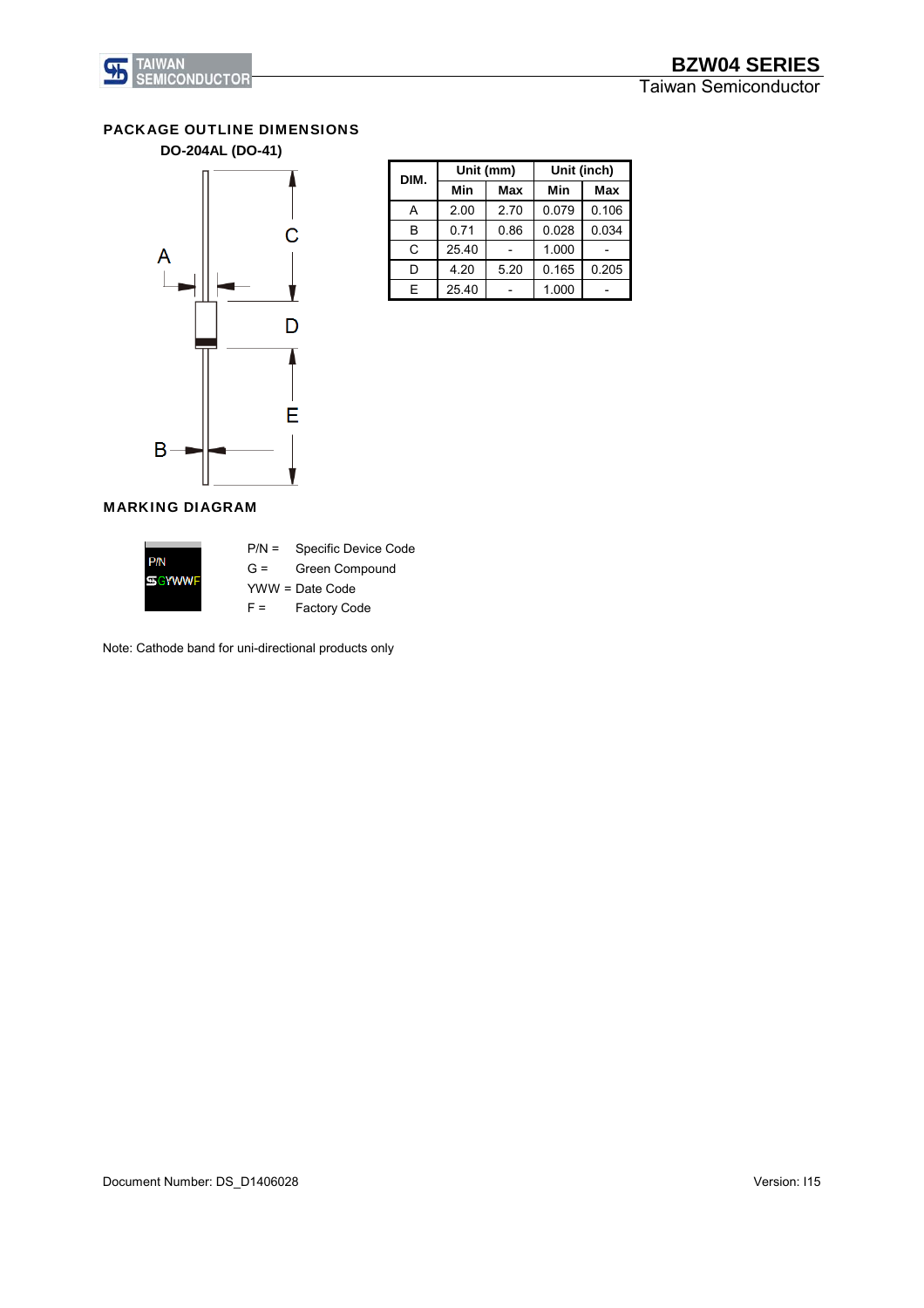

#### **Notice**

assumes no responsibility or liability for any errors or inaccuracies. Specifications of the products displayed herein are subject to change without notice. TSC or anyone on its behalf,

Information contained herein is intended to provide a product description only. No license, express or implied, to any intellectual property rights is granted by this document. Except as provided in TSC's terms and conditions of sale for such products, TSC assumes no liability whatsoever, and disclaims any express or implied warranty, relating to sale and/or use of TSC products including liability or warranties relating to fitness for a particular purpose, merchantability, or infringement of any patent, copyright, or other intellectual property right.

The products shown herein are not designed for use in medical, life-saving, or life-sustaining applications. Customers using or selling these products for use in such applications do so at their own risk and agree to fully indemnify TSC for any damages resulting from such improper use or sale.